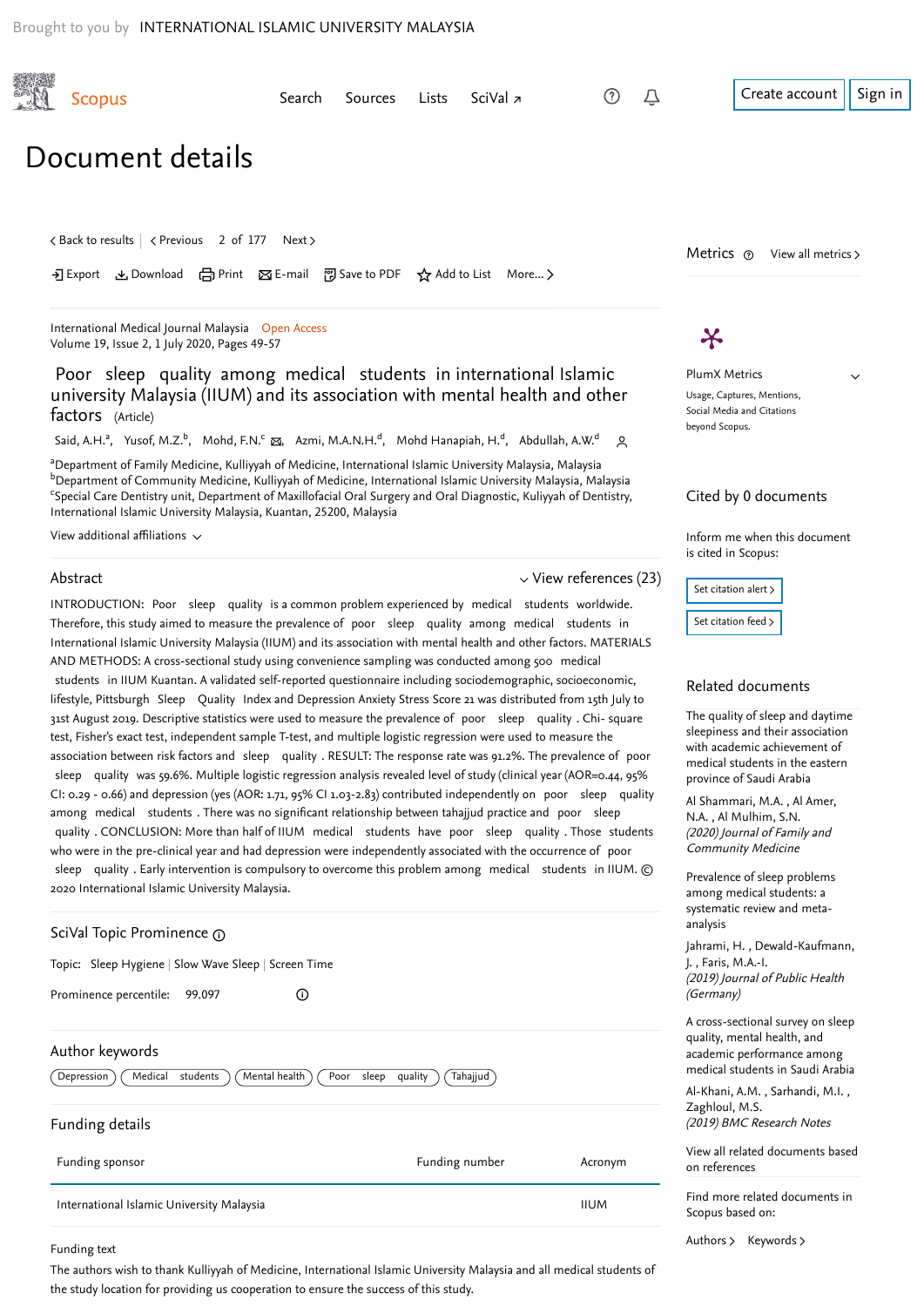<span id="page-1-0"></span>

|               | View in search results format ><br>References (23)                                                                                                                                |
|---------------|-----------------------------------------------------------------------------------------------------------------------------------------------------------------------------------|
| $\Box$<br>All | em Print<br>$\boxtimes$ E-mail<br>闸 Save to PDF<br>Export<br>Create bibliography                                                                                                  |
| ⊔ ⊥           | Ferrara, M., De Gennaro, L.<br>How much sleep do we need?                                                                                                                         |
|               | (2001) Sleep Medicine Reviews, 5 (2), pp. 155-179. Cited 180 times.<br>http://www.elsevier.com/inca/publications/store/6/2/3/0/7/4/index.htt<br>doi: 10.1053/smrv.2000.0138       |
|               | View at Publisher                                                                                                                                                                 |
| $\Box$ 2      | Buboltz Jr., W.C., Soper, B., Brown, F., Jenkins, S.                                                                                                                              |
|               | Treatment approaches for sleep difficulties in college students                                                                                                                   |
|               | (2002) Counselling Psychology Quarterly, 15 (3), pp. 229-237. Cited 19 times.<br>doi: 10.1080/09515070210151788                                                                   |
|               | View at Publisher                                                                                                                                                                 |
| $\Box$ 3      | Pilcher, J.J., Ginter, D.R., Sadowsky, B.                                                                                                                                         |
|               | Sleep quality versus sleep quantity: Relationships between sleep and measures of<br>health, well-being and sleepiness in college students                                         |
|               | (1997) Journal of Psychosomatic Research, 42 (6), pp. 583-596. Cited 401 times.<br>www.elsevier.com/locate/jpsychores<br>doi: 10.1016/S0022-3999(97)00004-4                       |
|               | View at Publisher                                                                                                                                                                 |
| □ 4           | Almojali, A.I., Almalki, S.A., Alothman, A.S., Masuadi, E.M., Alaqeel, M.K.                                                                                                       |
|               | The prevalence and association of stress with sleep quality among medical students<br>(Open Access)                                                                               |
|               | (2017) Journal of Epidemiology and Global Health, 7 (3), pp. 169-174. Cited 34 times.<br>http://www.sciencedirect.com/science/journal/22106006<br>doi: 10.1016/j.jegh.2017.04.005 |
|               | View at Publisher                                                                                                                                                                 |
| $\Box$ 5      | Surani, A.A., Zahid, S., Surani, A., Ali, S., Mubeen, M., Khan, R.H.                                                                                                              |
|               | Sleep quality among medical students of Karachi, Pakistan                                                                                                                         |
|               | (2015) Journal of the Pakistan Medical Association, 65 (4), pp. 380-382. Cited 20 times.<br>http://jpma.org.pk/PdfDownload/7317.pdf                                               |
| $\Box$ 6      | Zailinawati, A.H., Teng, C.L., Chung, Y.C., Teow, T.L., Lee, P.N., Jagmohni, K.S.                                                                                                 |
|               | Daytime sleepiness and sleep quality among Malaysian medical students                                                                                                             |
|               | (2009) Medical Journal of Malaysia, 64 (2), pp. 108-110. Cited 42 times.                                                                                                          |
| $\Box$ 7      | Lai, P.-P., Say, Y.-H.                                                                                                                                                            |
|               | Associated factors of sleep quality and behavior among students of two tertiary<br>institutions in Northern Malaysia                                                              |
|               | (2013) Medical Journal of Malaysia, 68 (3), pp. 196-203. Cited 24 times.                                                                                                          |

<http://www.e-mjm.org/2013/v68n3/sleep-quality.pdf>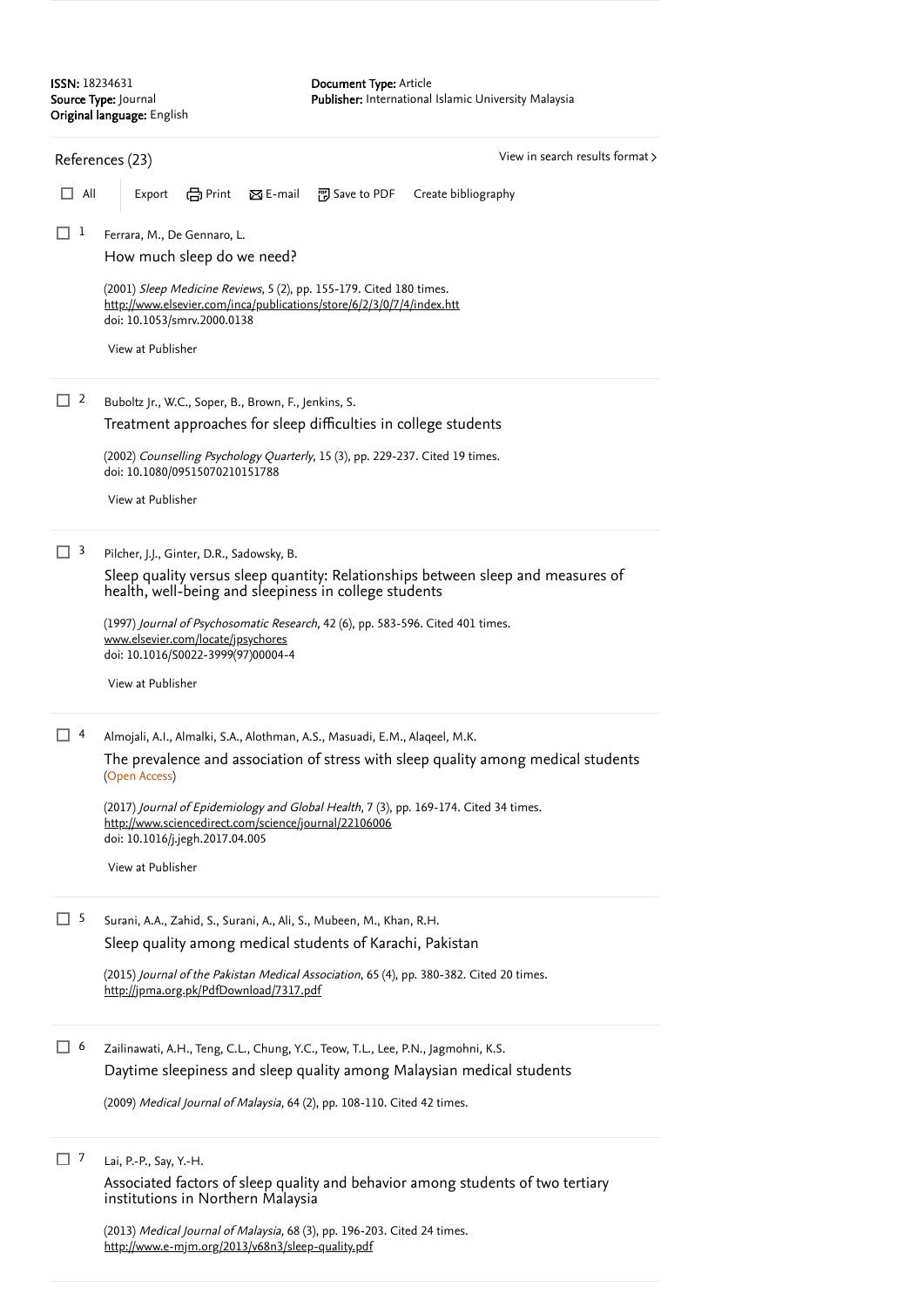| $\Box$ 8 | Ngu, S.T., Masalamany, K., Manan, A.A., Adam, N.K.                                                   |
|----------|------------------------------------------------------------------------------------------------------|
|          | Sleep quality among pre-clinical medical students in Universiti Putra Malaysia and Universiti Malaya |
|          | (2017) Malaysia Educ Med J., 9, pp. 23-31. Cited 3 times.                                            |
|          |                                                                                                      |
|          |                                                                                                      |

Alsaggaf, M.A., Wali, S.O., Merdad, R.A., Merdad, L.A.  $\Box$  9

> years: Relationship with stress and academic performance (Open Access) [Sleep quantity, quality, and insomnia symptoms of medical students during clinical](https://www.scopus.com/record/display.uri?eid=2-s2.0-84956947067&origin=reflist&sort=plf-f&src=s&st1=Poor+Sleep+Quality+among+Medical+Students&st2=&sid=ba9d5414e55f88705ec544f2c6220fb0&sot=b&sdt=b&sl=56&s=TITLE-ABS-KEY%28Poor+Sleep+Quality+among+Medical+Students%29&recordRank=)

(2016) *Saudi Medical Journal*, 37 (2), pp. 173-182. [Cited 33 times](https://www.scopus.com/search/submit/citedby.uri?eid=2-s2.0-85087873982&refeid=2-s2.0-84956947067&src=s&origin=reflist&refstat=core). doi: 10.15537/smj.2016.2.14288 <http://smj.psmmc.med.sa/index.php/smj/article/download/smj.2016.2.14288/7884>

[View at Publisher](https://www.scopus.com/redirect/linking.uri?targetURL=https%3a%2f%2fdoi.org%2f10.15537%2fsmj.2016.2.14288&locationID=3&categoryID=4&eid=2-s2.0-84956947067&issn=16583175&linkType=ViewAtPublisher&year=2016&origin=reflist&dig=251af1f6225eaf52e101d148392fa2cc&recordRank=)

# S.K, J., N.K, I., A.N, F. 10

Sleep Quality among Medical Students at King Abdulaziz University: A Cross-sectional Study (2017) J Community Med Health Educ, 7. Accessed October 13, 2018. [https://www.omicsonline.org/open-access/sleep-quality-among-medical-students-at-king-abdulaziz](https://www.omicsonline.org/open-access/sleep-quality-among-medical-students-at-king-abdulaziz-university-a-crosssectional-study-2161-0711-1000561-94560)university-a-crosssectional-study-2161-0711-1000561-94560

 $11$  Siddiqui, A.F., Al-Musa, H., Al-Amri, H., Al-Qahtani, A., Al-Shahrani, M., Al-Qahtani, M.

Khalid university, Saudi Arabia (Open Access) [Sleep patterns and predictors of poor sleep quality among medical students in King](https://www.scopus.com/record/display.uri?eid=2-s2.0-85003986571&origin=reflist&sort=plf-f&src=s&st1=Poor+Sleep+Quality+among+Medical+Students&st2=&sid=ba9d5414e55f88705ec544f2c6220fb0&sot=b&sdt=b&sl=56&s=TITLE-ABS-KEY%28Poor+Sleep+Quality+among+Medical+Students%29&recordRank=)

(2016) *Malaysian Journal of Medical Sciences*, 23 (6), pp. 94-102. [Cited 15 times](https://www.scopus.com/search/submit/citedby.uri?eid=2-s2.0-85087873982&refeid=2-s2.0-85003986571&src=s&origin=reflist&refstat=core).<br><u>[http://journal.usm.my/journal/10mjms236\\_OA7.pdf](http://journal.usm.my/journal/10mjms236_OA7.pdf)</u> doi: 10.21315/mjms2016.23.6.10

[View at Publisher](https://www.scopus.com/redirect/linking.uri?targetURL=https%3a%2f%2fdoi.org%2f10.21315%2fmjms2016.23.6.10&locationID=3&categoryID=4&eid=2-s2.0-85003986571&issn=21804303&linkType=ViewAtPublisher&year=2016&origin=reflist&dig=8163924f4e03965f13d792f1216ca92b&recordRank=)

12 Salam, A., Mahadevan, R., Rahman, A.A., Abdullah, N., Harith, A.A.A., Shan, C.P. Malaysia (Open Access) [Stress among First and Third Year Medical Students at University Kebangsaan](https://www.scopus.com/record/display.uri?eid=2-s2.0-84919784727&origin=reflist&sort=plf-f&src=s&st1=Poor+Sleep+Quality+among+Medical+Students&st2=&sid=ba9d5414e55f88705ec544f2c6220fb0&sot=b&sdt=b&sl=56&s=TITLE-ABS-KEY%28Poor+Sleep+Quality+among+Medical+Students%29&recordRank=)

(2015) *Pakistan Journal of Medical Sciences*, 31 (1), pp. 169-173. [Cited 15 times](https://www.scopus.com/search/submit/citedby.uri?eid=2-s2.0-85087873982&refeid=2-s2.0-84919784727&src=s&origin=reflist&refstat=core). doi: 10.12669/pjms.311.6473 <http://www.pjms.com.pk/index.php/pjms/article/view/6473/3052>

[View at Publisher](https://www.scopus.com/redirect/linking.uri?targetURL=https%3a%2f%2fdoi.org%2f10.12669%2fpjms.311.6473&locationID=3&categoryID=4&eid=2-s2.0-84919784727&issn=1682024X&linkType=ViewAtPublisher&year=2015&origin=reflist&dig=53604ff45cfa0b8f02010c95918e5ceb&recordRank=)

13 Buysse, D.J., Reynolds III, C.F., Monk, T.H., Berman, S.R., Kupfer, D.J. [The Pittsburgh sleep quality index: A new instrument for psychiatric practice and](https://www.scopus.com/record/display.uri?eid=2-s2.0-0024389366&origin=reflist&sort=plf-f&src=s&st1=Poor+Sleep+Quality+among+Medical+Students&st2=&sid=ba9d5414e55f88705ec544f2c6220fb0&sot=b&sdt=b&sl=56&s=TITLE-ABS-KEY%28Poor+Sleep+Quality+among+Medical+Students%29&recordRank=) research

(1989) *Psychiatry Research*, 28 (2), pp. 193-213. [Cited 12124 times](https://www.scopus.com/search/submit/citedby.uri?eid=2-s2.0-85087873982&refeid=2-s2.0-0024389366&src=s&origin=reflist&refstat=core). doi: 10.1016/0165-1781(89)90047-4

[View at Publisher](https://www.scopus.com/redirect/linking.uri?targetURL=https%3a%2f%2fdoi.org%2f10.1016%2f0165-1781%2889%2990047-4&locationID=3&categoryID=4&eid=2-s2.0-0024389366&issn=01651781&linkType=ViewAtPublisher&year=1989&origin=reflist&dig=a4a461231eea7d47343aae3b4a36751d&recordRank=)

14 Abdulrahman.

(2018) Al-kafi # 793: strengthen yourself and how to do it [online] Accessed January 13, 2019. [https://muftiwp.gov.my/en/artikel/al-kafi-li-al-fatawi/2543-al-kafi-793-maksud-tahajjud-dan-cara](https://muftiwp.gov.my/en/artikel/al-kafi-li-al-fatawi/2543-al-kafi-793-maksud-tahajjud-dan-cara-melakukannya)melakukannya

15 Henry, J.D., Crawford, J.R.

[The short-form version of the Depression anxiety stress scales \(DASS-21\): Construct](https://www.scopus.com/record/display.uri?eid=2-s2.0-21044440731&origin=reflist&sort=plf-f&src=s&st1=Poor+Sleep+Quality+among+Medical+Students&st2=&sid=ba9d5414e55f88705ec544f2c6220fb0&sot=b&sdt=b&sl=56&s=TITLE-ABS-KEY%28Poor+Sleep+Quality+among+Medical+Students%29&recordRank=) validity and normative data in a large non-clinical sample

(2005) *British Journal of Clinical Psychology*, 44 (2), pp. 227-239. [Cited 1889 times](https://www.scopus.com/search/submit/citedby.uri?eid=2-s2.0-85087873982&refeid=2-s2.0-21044440731&src=s&origin=reflist&refstat=core). doi: 10.1348/014466505X29657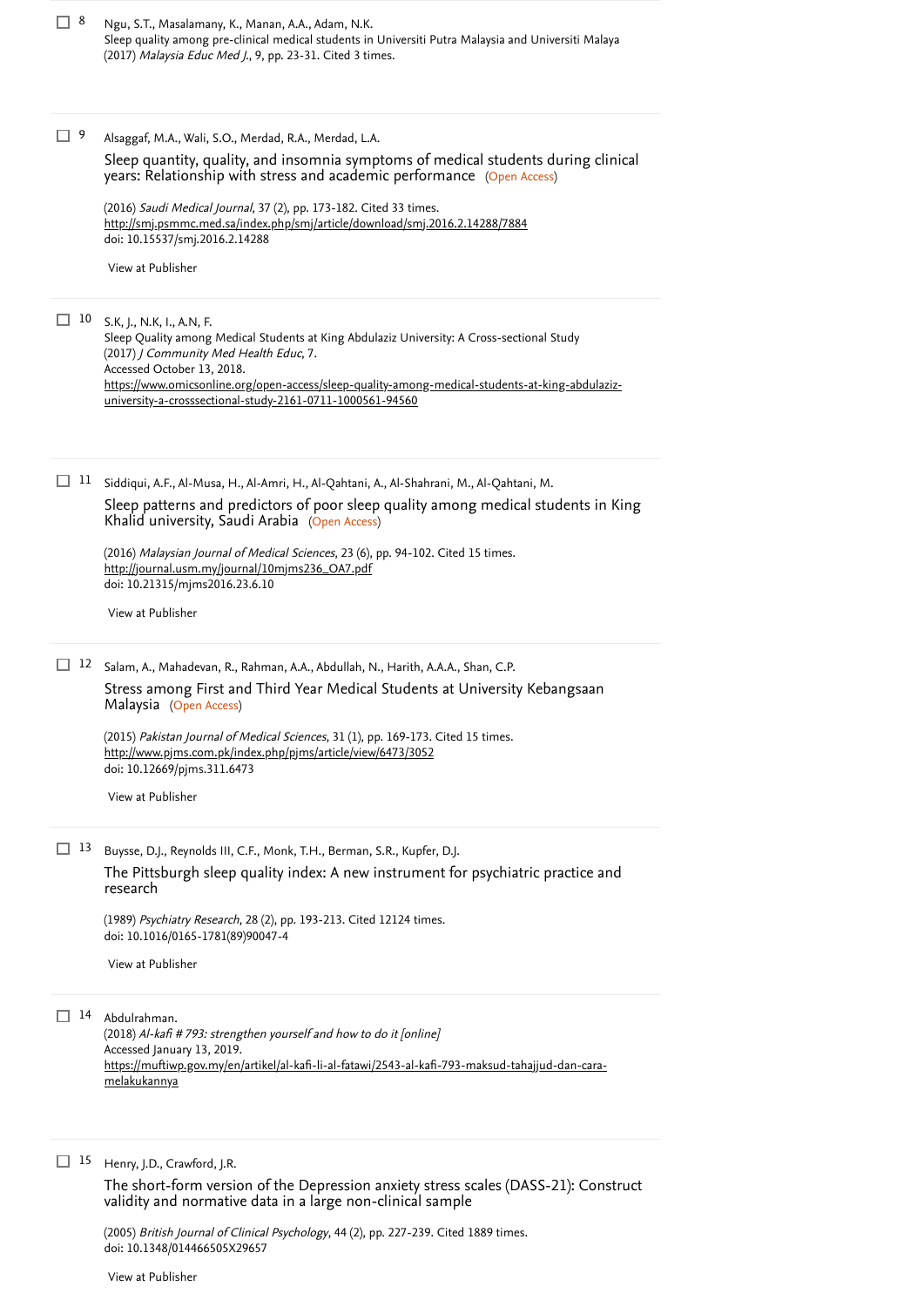| □<br>16<br>Ayala, E.E., Berry, R., Winseman, J.S., Mason, H.R.C.<br>A Cross-Sectional Snapshot of Sleep Quality and Quantity among US Medical                                                                                                                                                                                                                                                                                     |  |
|-----------------------------------------------------------------------------------------------------------------------------------------------------------------------------------------------------------------------------------------------------------------------------------------------------------------------------------------------------------------------------------------------------------------------------------|--|
| Students<br>(2017) Academic Psychiatry, 41 (5), pp. 664-668. Cited 7 times.<br>http://link.springer.com/journal/40596<br>doi: 10.1007/s40596-016-0653-5<br>View at Publisher                                                                                                                                                                                                                                                      |  |
| L<br>17<br>Bahammam, A., Sharif, M., Spence, D., Pandi-Perumal, S.<br>Sleep architecture of consolidated and split sleep due to the dawn (Fajr) prayer among<br>Muslims and its impact on daytime sleepiness (Open Access)                                                                                                                                                                                                        |  |
| (2012) Annals of Thoracic Medicine, 7 (1), pp. 36-41. Cited 5 times.<br>doi: 10.4103/1817-1737.91560<br>View at Publisher                                                                                                                                                                                                                                                                                                         |  |
| 18<br>ப<br>Fawzy, M., Hamed, S.A.<br>Prevalence of psychological stress, depression and anxiety among medical students in<br>Egypt                                                                                                                                                                                                                                                                                                |  |
| (2017) Psychiatry Research, 255, pp. 186-194. Cited 41 times.<br>www.elsevier.com/locate/psychres<br>doi: 10.1016/j.psychres.2017.05.027<br>View at Publisher                                                                                                                                                                                                                                                                     |  |
| П<br>19<br>Kesintha, A., Rampal, L., Sidik, S.M., Thevandran, K.<br>Prevalence and predictors of poor sleep quality among secondary school students in Gombak District,<br>Selangor<br>(2018) Med J Malaysia, p. 73.                                                                                                                                                                                                              |  |
| $\Box$<br>20<br>Rezaei, M., Khormali, M., Akbarpour, S., Sadeghniiat-Hagighi, K., Shamsipour, M.<br>Sleep quality and its association with psychological distress and sleep hygiene: A<br>crosssectional study among pre-clinical medical students (Open Access)<br>(2018) Sleep Science, 11 (4), pp. 274-280. Cited 5 times.<br>http://sleepscience.org.br/export-pdf/526/ssci-11-04-0274.pdf<br>doi: 10.5935/1984-0063.20180043 |  |
| View at Publisher<br>21<br>ப<br>De Souza Neta, A.M., Fink Santos Neves, J.P.D., Barreto, íD.D.C., Freitas Trindade, L.M.D.<br>Medical and Law Graduates and their sleep disorders: Daytime oversleep and Risk Factors<br>(2018) J Heal Biol Sci., 6, p. 364.                                                                                                                                                                      |  |
| ш<br>22 Wellen, D.D.P., Samuels, AJ.<br>Utility of the Leyton Obsessional Inventory<br>(2006) Depress Anxiety., 6, pp. 1-6.                                                                                                                                                                                                                                                                                                       |  |
| 23<br>ப<br>Azad, M.C., Fraser, K., Rumana, N., Abdullah, A.F., Shahana, N., Hanly, P.J., Turin, T.C.<br>Sleep disturbances among medical students: A global perspective<br>(2015) Journal of Clinical Sleep Medicine, 11 (1), pp. 69-74. Cited 45 times.<br>http://www.aasmnet.org/jcsm/ViewAbstract.aspx?pid=29835<br>doi: 10.5664/jcsm.4370<br>View at Publisher                                                                |  |